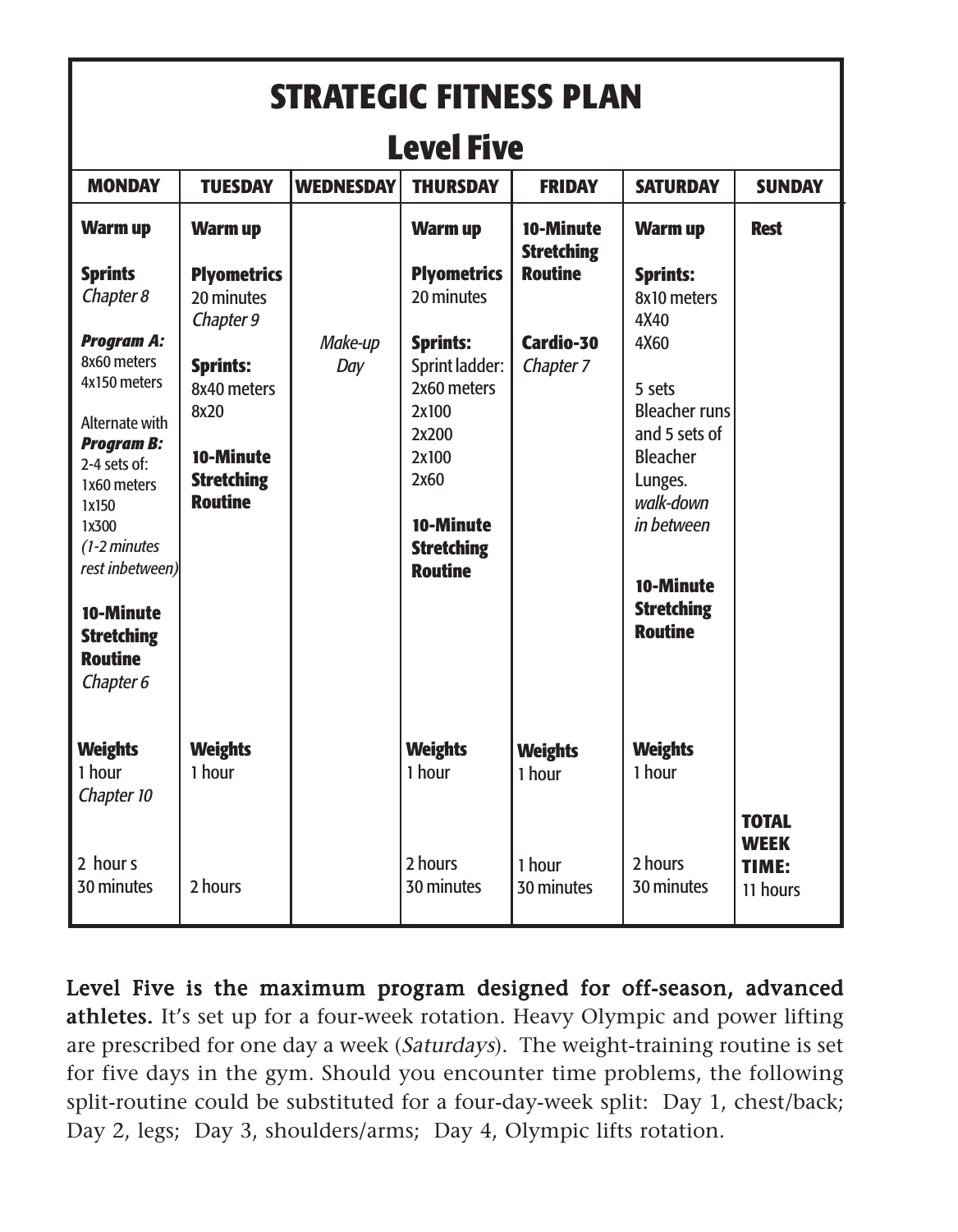## **Heavy Olympic and Power Lifting**

*One day a week, four week rotation*

| Week 1<br><b>Training Plan (Sat)</b> |         | Performance<br>Weight<br>sets / reps |  |  |  |  |  |
|--------------------------------------|---------|--------------------------------------|--|--|--|--|--|
| Hang Cleans 3 x 3-5                  |         | lbs                                  |  |  |  |  |  |
| <b>Squats</b>                        | $5x3-5$ | lbs                                  |  |  |  |  |  |

| Week 2<br><b>Training Plan (Sat)</b> | Performance<br>Weight<br>sets / $reps$ |
|--------------------------------------|----------------------------------------|
| Push Press 3 x 8-12                  | <b>lbs</b>                             |
| Dead Lifts<br>5 x 3-5                | <b>lbs</b>                             |

| Week 3<br>Training Plan (Sat) | Performance<br>Weight<br>sets / reps |
|-------------------------------|--------------------------------------|
| <b>Hang Cleans</b><br>3 x 3-5 | lbs                                  |
| One-Leg Squats 3 x 10         | lbs                                  |

| Week 4<br><b>Training Plan (Sat)</b> |                   | Performance<br>Weight | sets / $reps$ |
|--------------------------------------|-------------------|-----------------------|---------------|
| <b>Push Press</b>                    | $3 \times 8 - 12$ | Ibs                   |               |
| <b>Squats</b>                        | 3 x 8             | Ibs                   |               |

Level Five is demanding. No, it's very demanding. But it will produce great results! The goal is high-intensity, *injury-free training*. Listen to your body. Injury-free training during the off-season is important in maximizing results. Remember the Isshinryu 90-Percent Extension Rule and E-Lifts (Chapter 9).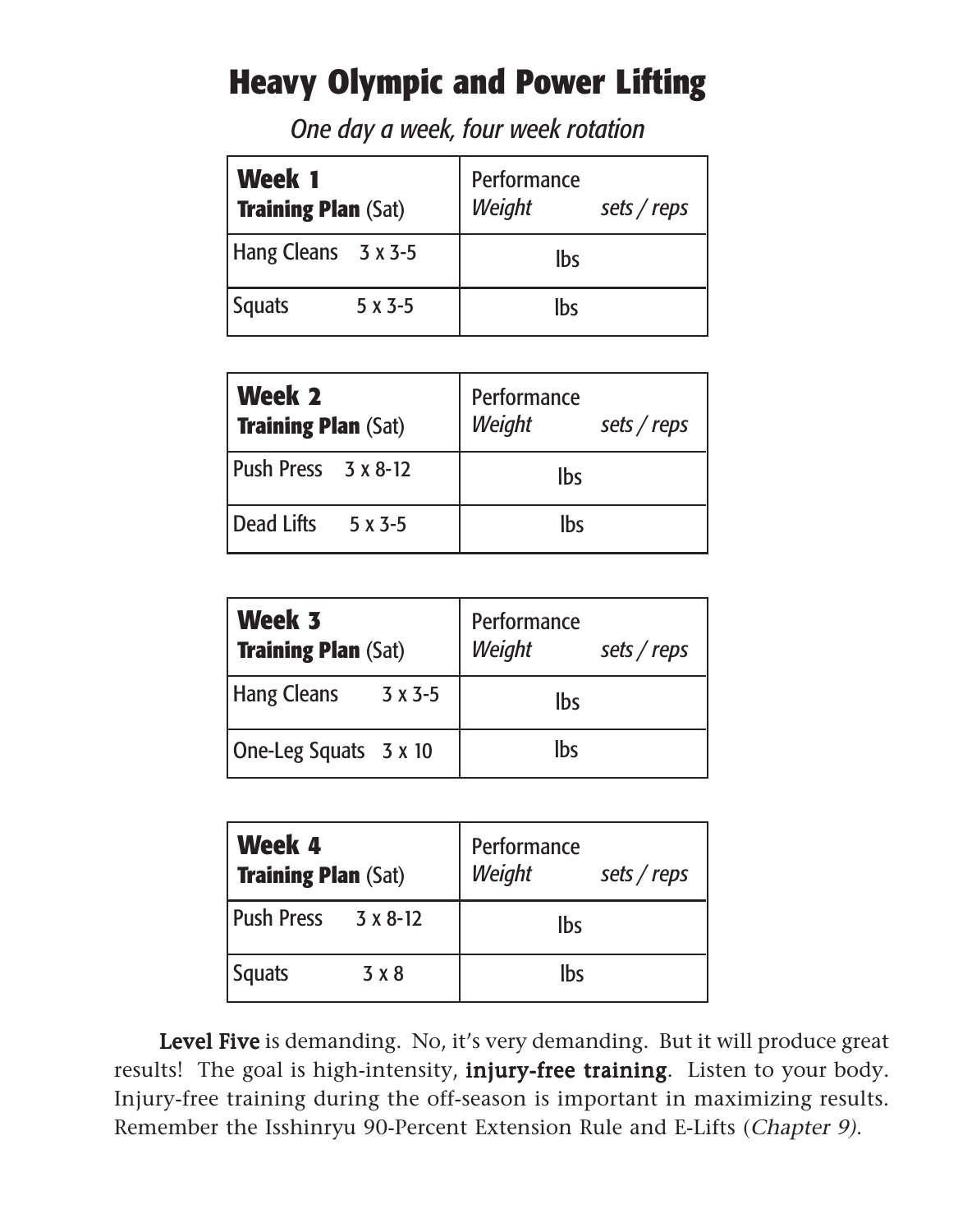|                                   | <b>Training Log</b>                                                                                                                                        | <b>STRATEGIC FITNESS PLAN</b><br>Week 1            | <b>Date</b> |                        |   |           |                                                                                               |                                    |   |
|-----------------------------------|------------------------------------------------------------------------------------------------------------------------------------------------------------|----------------------------------------------------|-------------|------------------------|---|-----------|-----------------------------------------------------------------------------------------------|------------------------------------|---|
| <b>Workout:</b>                   | <b>Training Plan:</b>                                                                                                                                      |                                                    | M           | Т                      | W | <b>Th</b> | F                                                                                             | <b>Sat</b>                         | S |
| 10-Minute<br><b>Stretching</b>    | 4 x week (M, T, Th, Sat)<br>Chapter 6                                                                                                                      |                                                    |             |                        |   |           |                                                                                               |                                    |   |
| <b>Cardio</b><br>Chapter 7        | 30 minutes 2 x week<br>Cardio is also multi-tasked with anaerobic training                                                                                 |                                                    |             |                        |   |           |                                                                                               |                                    |   |
| <b>Sprint 8</b><br>Chapter 8      | 30 minutes 3 x week                                                                                                                                        | 90-95% speed/intensity. See Exercise Prescription. |             |                        |   |           |                                                                                               |                                    |   |
| <b>Plyometrics</b><br>Chapter 9   | 20 minutes 2 x week<br>2 sets plyo-drills                                                                                                                  |                                                    |             |                        |   |           |                                                                                               |                                    |   |
| <b>Weight</b><br><b>Training:</b> | <b>Record Sets &amp; Reps</b><br><b>Exercise:</b><br><b>Performance</b><br>Chapter 10<br>sets/reps                                                         |                                                    |             | push & press exercises |   |           | Record amount of weight used during sets in shaded<br>areas. NOTE: Perform E-Lifts (Chp 9) on |                                    |   |
| <b>Chest</b>                      | Bench press<br>3/8<br>Incline press<br>3/12<br>Cable chest press<br>3/10<br>Cable flys<br>3/10<br>Chest stretch<br>30 sec                                  |                                                    |             |                        |   |           |                                                                                               | Plyo-power<br>lifts on<br>Saturday |   |
| <b>Back</b>                       | Pull downs<br>5/12<br>Dumbbell rows<br>3/12<br>Up back stretch 30 sec<br>Hyper ext<br>2/15                                                                 |                                                    |             |                        |   |           |                                                                                               |                                    |   |
| <b>Shoulders</b>                  | Sh press<br>5/8<br><b>Front raises</b><br>3/10<br><b>Bent laterals</b><br>3/10<br><b>Shrugs</b><br>3/20<br>Shoulder stretch 30 sec<br>Rotator cuff<br>2/15 |                                                    |             |                        |   |           |                                                                                               |                                    |   |
| <b>Biceps</b>                     | Curls<br>5/10<br>Incl DB curls<br>3/10<br>Bicep 21s<br>3 sets<br>Forearm curls<br>2/10                                                                     |                                                    |             |                        |   |           |                                                                                               |                                    |   |
| <b>Triceps</b>                    | Press downs<br>3/20<br>Kick backs<br>3/20<br>Rev press downs<br>3/15                                                                                       |                                                    |             |                        |   |           |                                                                                               |                                    |   |
| <b>Quads</b>                      | 3/10<br>Leg press superset<br>Squat jumps<br>3/10<br>Lunges<br>3/10<br>Leg ext<br>3/20                                                                     |                                                    |             |                        |   |           |                                                                                               |                                    |   |
| <b>Hamstrings</b>                 | Leg curls<br>3/10<br>Stiff leg dead lift<br>1/10                                                                                                           |                                                    |             |                        |   |           |                                                                                               |                                    |   |
| <b>Calves</b>                     | 3-way calf raises<br>3/20<br>Rev calf raises<br>1/50                                                                                                       |                                                    |             |                        |   |           |                                                                                               |                                    |   |
| <b>Abs</b><br><b>Obliques</b>     | Leg raises<br>3/20<br>Crunches<br>2/20<br>Side bends<br>1/30                                                                                               |                                                    |             |                        |   |           |                                                                                               |                                    |   |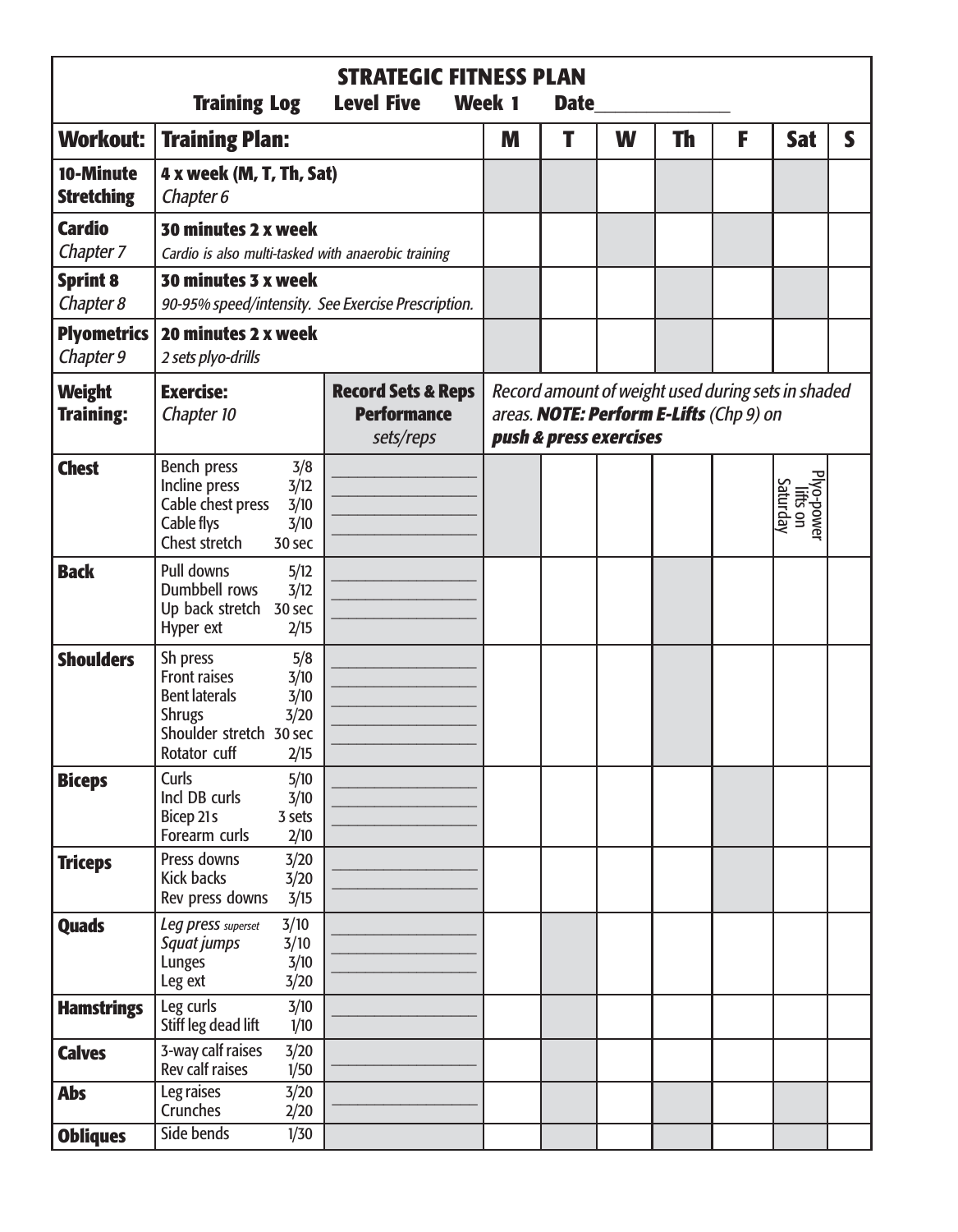|                                       | <b>Training Log</b>                                                                                                                         | <b>STRATEGIC FITNESS PLAN</b><br>Week 2                          | <b>Date</b> |                        |   |           |                                                                                               |                                 |   |
|---------------------------------------|---------------------------------------------------------------------------------------------------------------------------------------------|------------------------------------------------------------------|-------------|------------------------|---|-----------|-----------------------------------------------------------------------------------------------|---------------------------------|---|
| <b>Workout:</b>                       | <b>Training Plan:</b>                                                                                                                       |                                                                  | M           | Tu                     | W | <b>Th</b> | F                                                                                             | <b>Sat</b>                      | S |
| 10-Minute<br><b>Stretching</b>        | 4 x week (M, T, Th, Sat)<br>Chapter 6                                                                                                       |                                                                  |             |                        |   |           |                                                                                               |                                 |   |
| <b>Cardio</b><br>Chapter <sub>7</sub> | 30 minutes 2 x week                                                                                                                         |                                                                  |             |                        |   |           |                                                                                               |                                 |   |
| <b>Sprint 8</b><br>Chapter 8          | 30 minutes 3 x week<br>90-95% speed/intensity                                                                                               |                                                                  |             |                        |   |           |                                                                                               |                                 |   |
| <b>Plyometrics</b><br>Chapter 9       | 20 minutes 2 x week<br>2 sets plyo-drills                                                                                                   |                                                                  |             |                        |   |           |                                                                                               |                                 |   |
| <b>Weight</b><br><b>Training:</b>     | <b>Exercise:</b><br>Chapter 10                                                                                                              | <b>Record Sets &amp; Reps</b><br><b>Performance</b><br>sets/reps |             | push & press exercises |   |           | Record amount of weight used during sets in shaded<br>areas. NOTE: Perform E-Lifts (Chp 9) on |                                 |   |
| <b>Chest</b>                          | Bench press<br>Incline press<br>3/12<br>Decline press<br>3/10<br>D/B flys<br>3/10<br><b>Pullovers</b><br>1/25<br>Chest stretch<br>30 sec    | 3/8                                                              |             |                        |   |           |                                                                                               | Plyo-power<br>lifts on Saturday |   |
| <b>Back</b>                           | Pull downs<br>5/12<br>Cable rows<br>3/12<br>Up back stretch 30 sec<br>Hyper ext<br>2/20                                                     |                                                                  |             |                        |   |           |                                                                                               |                                 |   |
| <b>Shoulders</b>                      | Sh press<br>Side raises<br>3/10<br><b>Bent laterals</b><br>3/10<br><b>Shrugs</b><br>3/20<br>Shoulder stretch 30 sec<br>Rotator cuff<br>2/15 | 5/5                                                              |             |                        |   |           |                                                                                               |                                 |   |
| <b>Biceps</b>                         | Curls<br>5/10<br>Incl DB curls<br>3/10<br>Bicep 21s<br>3 sets<br>Hammer curls<br>2/10                                                       |                                                                  |             |                        |   |           |                                                                                               |                                 |   |
| <b>Triceps</b>                        | Press downs<br>3/20<br>Tricep ext<br>3/20<br><b>Kick backs</b><br>3/15                                                                      |                                                                  |             |                        |   |           |                                                                                               |                                 |   |
| <b>Quads</b>                          | 3/10<br>Leg press superset<br>Squat jumps<br>3/10<br>Hack squats<br>3/10<br>Hip flexors Rev<br>2/10                                         |                                                                  |             |                        |   |           |                                                                                               |                                 |   |
| <b>Hamstrings</b>                     | Leg curls                                                                                                                                   | 5/8                                                              |             |                        |   |           |                                                                                               |                                 |   |
| <b>Calves</b>                         | 3-way calf raises<br>6/20                                                                                                                   |                                                                  |             |                        |   |           |                                                                                               |                                 |   |
| <b>Abs</b><br><b>Obliques</b>         | $\frac{3}{25}$<br>Leg raises<br>Crunches<br>2/30<br><b>Twists</b><br>1/30                                                                   |                                                                  |             |                        |   |           |                                                                                               |                                 |   |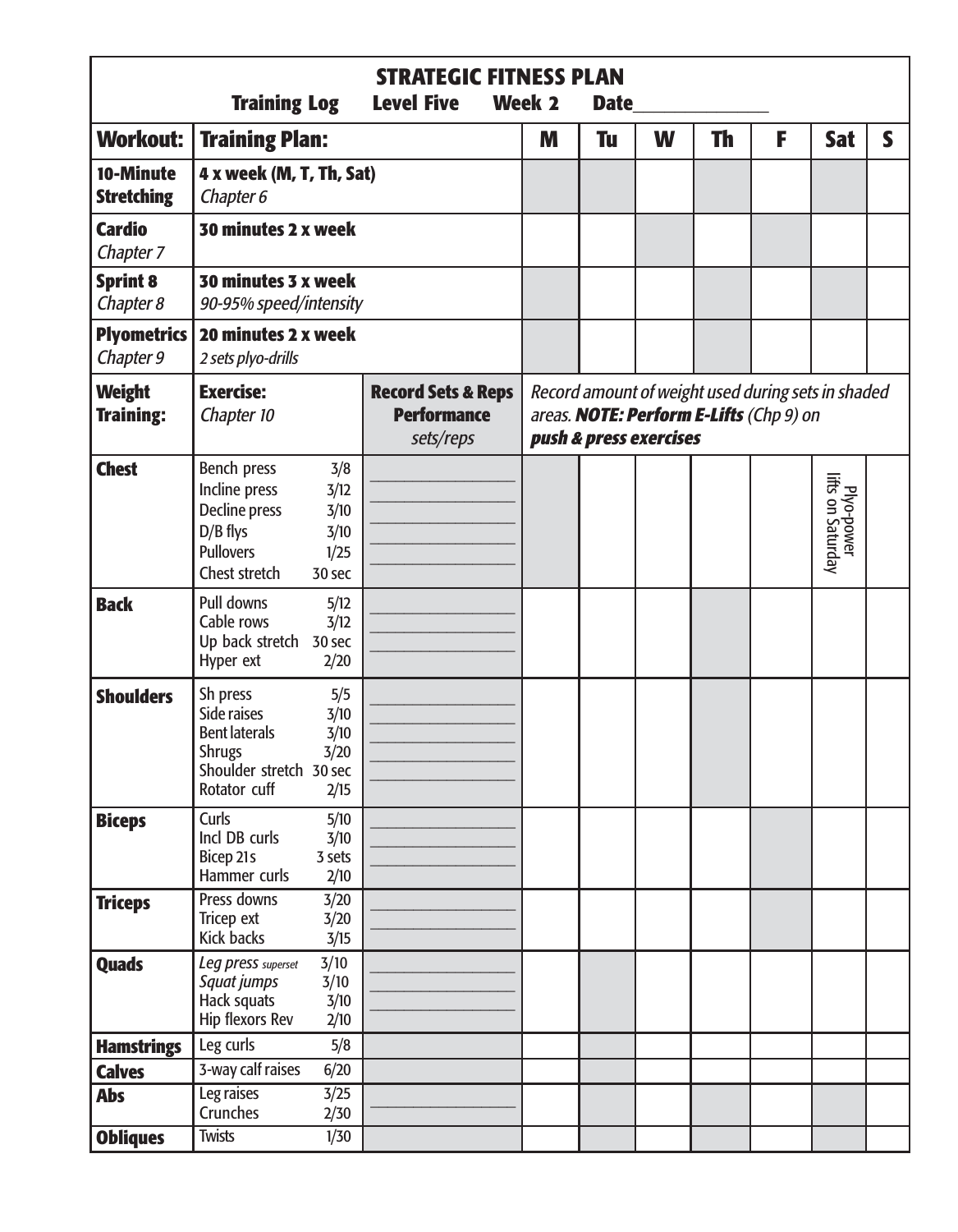|                                   | <b>Training Log</b>                                                                                                                                        | <b>STRATEGIC FITNESS PLAN</b><br>Week 3 | <b>Date</b> |                        |   |                                                                                               |   |                                    |   |
|-----------------------------------|------------------------------------------------------------------------------------------------------------------------------------------------------------|-----------------------------------------|-------------|------------------------|---|-----------------------------------------------------------------------------------------------|---|------------------------------------|---|
| <b>Workout:</b>                   | <b>Training Plan:</b>                                                                                                                                      |                                         | M           | T                      | W | Th                                                                                            | F | <b>Sat</b>                         | S |
| 10-Minute<br><b>Stretching</b>    | 4 x week (M, T, Th, Sat)<br>Chapter 6                                                                                                                      |                                         |             |                        |   |                                                                                               |   |                                    |   |
| <b>Cardio</b><br>Chapter 7        | 30 minutes 2 x week                                                                                                                                        |                                         |             |                        |   |                                                                                               |   |                                    |   |
| <b>Sprint 8</b><br>Chapter 8      | 30 minutes 3 x week<br>90-95% speed/intensity                                                                                                              |                                         |             |                        |   |                                                                                               |   |                                    |   |
| <b>Plyometrics</b><br>Chapter 9   | 20 minutes 2 x week<br>2 sets plyo-drills                                                                                                                  |                                         |             |                        |   |                                                                                               |   |                                    |   |
| <b>Weight</b><br><b>Training:</b> | <b>Exercise:</b><br><b>Record Sets &amp; Reps</b><br><b>Performance</b><br>Chapter 10<br>sets/reps                                                         |                                         |             | push & press exercises |   | Record amount of weight used during sets in shaded<br>areas. NOTE: Perform E-Lifts (Chp 9) on |   |                                    |   |
| <b>Chest</b>                      | Bench press<br>3/8<br>Incline press<br>3/12<br>Cable chest press<br>3/10<br>Cable flys<br>3/10<br>Chest stretch<br>30 sec                                  |                                         |             |                        |   |                                                                                               |   | Plyo-power<br>lifts on<br>Saturday |   |
| <b>Back</b>                       | Pull downs<br>5/12<br>Cable rows<br>3/12<br>Up back stretch 30 sec<br>Hyper ext<br>2/20                                                                    |                                         |             |                        |   |                                                                                               |   |                                    |   |
| <b>Shoulders</b>                  | Sh press<br>5/8<br><b>Front raises</b><br>3/10<br><b>Bent laterals</b><br>3/10<br><b>Shrugs</b><br>3/20<br>Shoulder stretch 30 sec<br>Rotator cuff<br>2/15 |                                         |             |                        |   |                                                                                               |   |                                    |   |
| <b>Biceps</b>                     | Curls<br>5/10<br>Incl DB curls<br>3/10<br>Bicep 21s<br>3 sets<br>Forearm curls<br>2/10                                                                     |                                         |             |                        |   |                                                                                               |   |                                    |   |
| <b>Triceps</b>                    | Press downs<br>3/20<br>French press<br>3/20<br>1/15<br>Rev press downs                                                                                     |                                         |             |                        |   |                                                                                               |   |                                    |   |
| <b>Quads</b>                      | Leg press<br>3/20<br>One-leg squats<br>3/10<br>Leg ext<br>3/20<br>Hip flexors<br>3/10                                                                      |                                         |             |                        |   |                                                                                               |   |                                    |   |
| <b>Hamstrings</b>                 | Leg curls<br>3/10<br>Stiff leg dead lift<br>1/10                                                                                                           |                                         |             |                        |   |                                                                                               |   |                                    |   |
| <b>Calves</b>                     | 3-way calf raises<br>3/20<br>Rev calf raises<br>1/50                                                                                                       |                                         |             |                        |   |                                                                                               |   |                                    |   |
| <b>Abs</b>                        | Leg raises<br>3/25<br>Crunches<br>2/30                                                                                                                     |                                         |             |                        |   |                                                                                               |   |                                    |   |
| <b>Obliques</b>                   | Side bends<br>1/30                                                                                                                                         |                                         |             |                        |   |                                                                                               |   |                                    |   |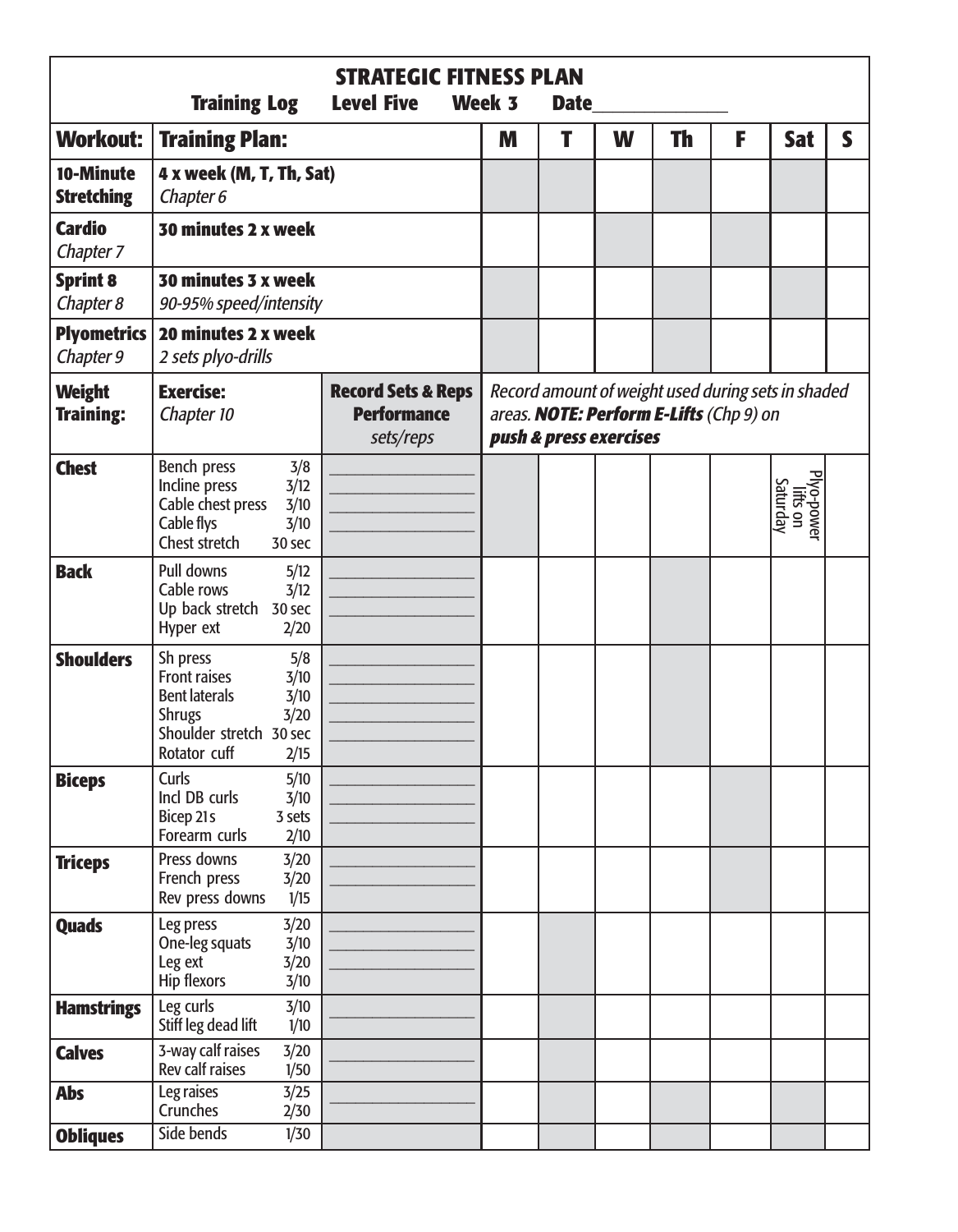|                                   | <b>Training Log</b>                                                                                                                                | <b>STRATEGIC FITNESS PLAN</b><br>Week 4                          | <b>Date</b> |           |                        |           |                                                                                               |                                 |   |
|-----------------------------------|----------------------------------------------------------------------------------------------------------------------------------------------------|------------------------------------------------------------------|-------------|-----------|------------------------|-----------|-----------------------------------------------------------------------------------------------|---------------------------------|---|
| Workout:                          | <b>Training Plan:</b>                                                                                                                              |                                                                  | M           | <b>Tu</b> | W                      | <b>Th</b> | F                                                                                             | <b>Sat</b>                      | S |
| 10-Minute<br><b>Stretching</b>    | 4 x week (M, T, Th, Sat)<br>Chapter 6                                                                                                              |                                                                  |             |           |                        |           |                                                                                               |                                 |   |
| <b>Cardio</b><br>Chapter 7        | 30 minutes 2 x week                                                                                                                                |                                                                  |             |           |                        |           |                                                                                               |                                 |   |
| <b>Sprint 8</b><br>Chapter 8      | 30 minutes 3 x week<br>90-95% speed/intensity                                                                                                      |                                                                  |             |           |                        |           |                                                                                               |                                 |   |
| <b>Plyometrics</b><br>Chapter 9   | 20 minutes 2 x week<br>2 sets plyo-drills                                                                                                          |                                                                  |             |           |                        |           |                                                                                               |                                 |   |
| <b>Weight</b><br><b>Training:</b> | <b>Exercise:</b><br>Chapter 10                                                                                                                     | <b>Record Sets &amp; Reps</b><br><b>Performance</b><br>sets/reps |             |           | push & press exercises |           | Record amount of weight used during sets in shaded<br>areas. NOTE: Perform E-Lifts (Chp 9) on |                                 |   |
| <b>Chest</b>                      | Bench press<br>3/8<br>Incline press<br>3/12<br><b>Dips</b><br>3/10<br>Cable flys<br>3/10<br><b>Pullovers</b><br>1/25<br>Chest stretch<br>30 sec    |                                                                  |             |           |                        |           |                                                                                               | Plyo-power<br>lifts on Saturday |   |
| <b>Back</b>                       | Pull downs<br>5/12<br>T-bar rows<br>3/12<br>Up back stretch 30 sec<br>Hyper ext<br>2/20                                                            |                                                                  |             |           |                        |           |                                                                                               |                                 |   |
| <b>Shoulders</b>                  | Sh press<br>5/5<br>Side raises<br>3/10<br><b>Bent laterals</b><br>3/10<br><b>Shrugs</b><br>3/20<br>Shoulder stretch 30 sec<br>Rotator cuff<br>2/15 |                                                                  |             |           |                        |           |                                                                                               |                                 |   |
| <b>Biceps</b>                     | Curls<br>5/10<br>Incl DB curls<br>3/10<br>Bicep 21s<br>3 sets<br>Hammer curls<br>2/10                                                              |                                                                  |             |           |                        |           |                                                                                               |                                 |   |
| <b>Triceps</b>                    | 3/20<br>Press downs<br>French press<br>3/20<br>Rev press downs<br>3/15                                                                             |                                                                  |             |           |                        |           |                                                                                               |                                 |   |
| <b>Quads</b>                      | 3/10<br>Leg press superset<br>Squat jumps<br>3/10<br>front squats<br>3/10<br>One-leg leg ext<br>3/10                                               |                                                                  |             |           |                        |           |                                                                                               |                                 |   |
| <b>Hamstrings</b>                 | Leg curls<br>5/8                                                                                                                                   |                                                                  |             |           |                        |           |                                                                                               |                                 |   |
| <b>Calves</b>                     | 3-way calf raises<br>6/20                                                                                                                          |                                                                  |             |           |                        |           |                                                                                               |                                 |   |
| <b>Abs</b>                        | Leg raises<br>3/25<br>Crunches<br>2/30                                                                                                             |                                                                  |             |           |                        |           |                                                                                               |                                 |   |
| <b>Obliques</b>                   | <b>Twists</b><br>1/30                                                                                                                              |                                                                  |             |           |                        |           |                                                                                               |                                 |   |